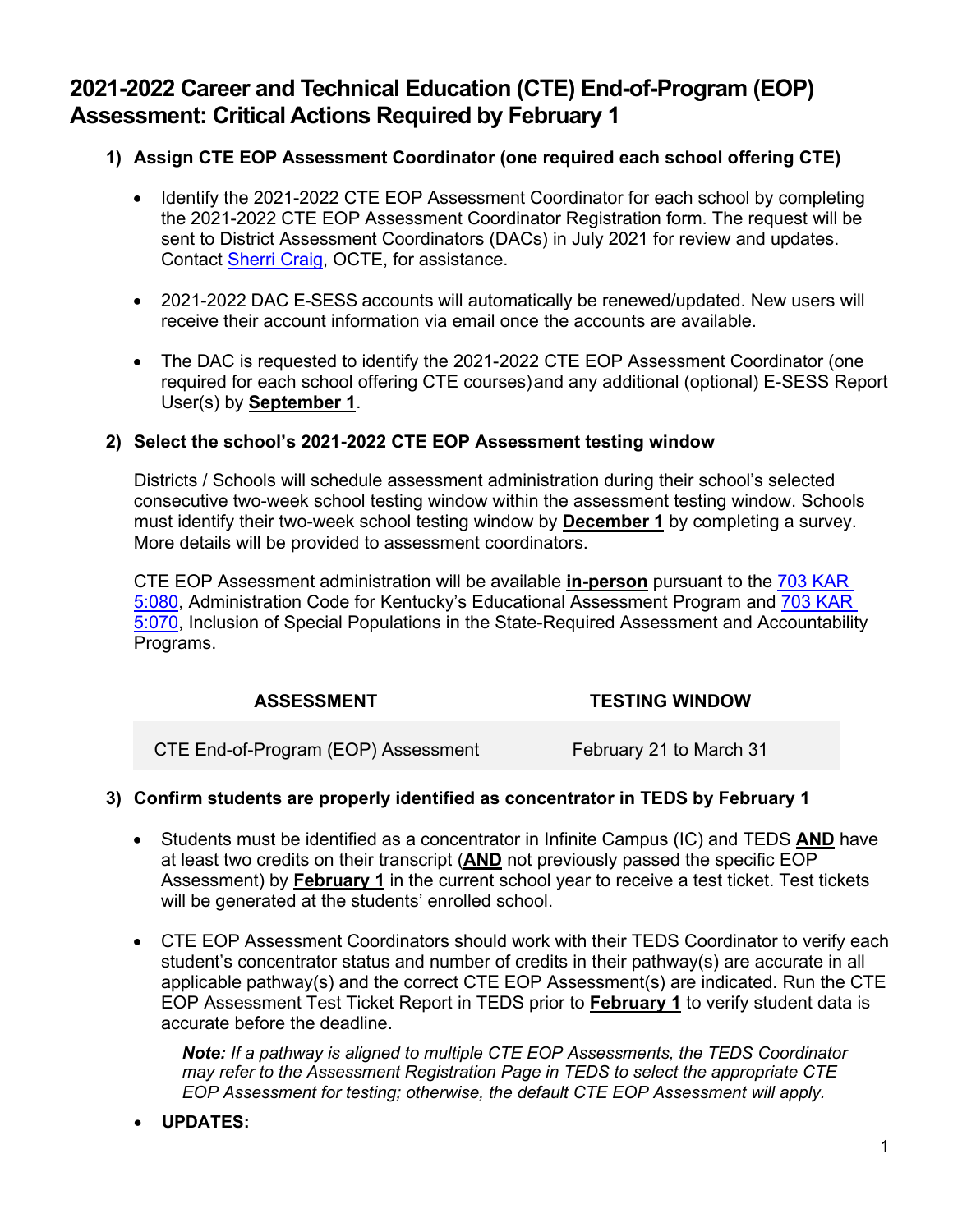- o In 2021-2022, *all* concentrator students in a pathway, with a CTE EOP Assessment available, will be eligible to test. Test tickets will be generated for students identified as concentrator in a pathway by February 1 **AND** at least two credits on their transcript, except if a student previously passed the specific CTE EOP Assessment.
- $\circ$  CTE End-of-Program (EOP) assessment tickets will be available during the Spring 2022 testing window to early graduate students for the purpose of earning articulated credit (even though these students will have already graduated). This cohort of students has not had the opportunity to test because of a testing window closing early (Spring 2020 testing window) and 12th grade students only being eligible to test (Spring 2021 testing window). *However, we do want to make it clear that this is a one-time exception for the Spring 2022 testing window and passing the assessment will NOT count toward postsecondary readiness as part of state accountability for the student or school.*

### **4) Verify extended time accommodations are accurate in Infinite Campus (IC) by February 1**

- Extended time accommodations will be pulled from Infinite Campus (IC) in order to reduce additional paperwork and duplication of data requests. Extended time accommodations must be identified in IC by **February 1**.
- IEPs: Student Information > Special Education > General > Documents Tab > Choose the IEP and ensure Extended Time is marked for Accommodations on Assessments.
- 504s: Student Information > General > Enrollments (open the enrollment record) > State Reporting and ensure Program 504 ismarked.

*Note: PSP extended time accommodation is not available to pull from IC, therefore schools will need to notify OCTE – Sherri Craig at [Sherri.Craig@education.ky.gov o](mailto:Sherri.Craig@education.ky.gov)r 502-564-4286 Ext. 4226 to request PSP extended time accommodations adjustments to the test tickets prior to testing. (Please do not submit any Personal Identifiable Information (PII) via email. More details regarding how to request extended time adjustments will be provided to CTE EOP Assessment Coordinators prior to the opening of the assessment testing window.)*

• After the CTE EOP Assessment test tickets are generated, CTE EOP Assessment Coordinators will have an opportunity to verify extended time accommodations prior to test administration.

#### **5) Complete required [Assessment Regulations Training](http://education.ky.gov/aa/distsupp/pages/admincode.aspx)**

- CTE EOP Assessment Coordinators and DACs are responsible for administration of CTE EOP Assessments at the school level in accordance with [703 KAR 5:080,](https://education.ky.gov/AA/distsupp/Documents/703%20KAR%205080%20Final.pdf) Administration Code for Kentucky's Educational Assessment Program and [703 KAR 5:070,](https://www.education.ky.gov/AA/distsupp/Documents/703_KAR_5070_DOC_INC_REF_OAA_April_2021.pdf) Inclusion of Special Populations in the State-Required Assessment and Accountability Programs.
- All individuals participating in the administration of the CTE EOP Assessment are required to complete the [Assessment Regulations Training](https://education.ky.gov/aa/distsupp/pages/admincode.aspx) prior to test administration at the school level.
	- $\circ$  Nondisclosure and Group Signature Sheets verifying training should be kept on file locally.
- Review and adhere to the CTE End-of-Program (EOP) Assessment Coordinator and Test Administrator Manuals. Refer to the [CTE EOP Assessment web page](https://education.ky.gov/CTE/endofprog/Pages/default.aspx) for more information.